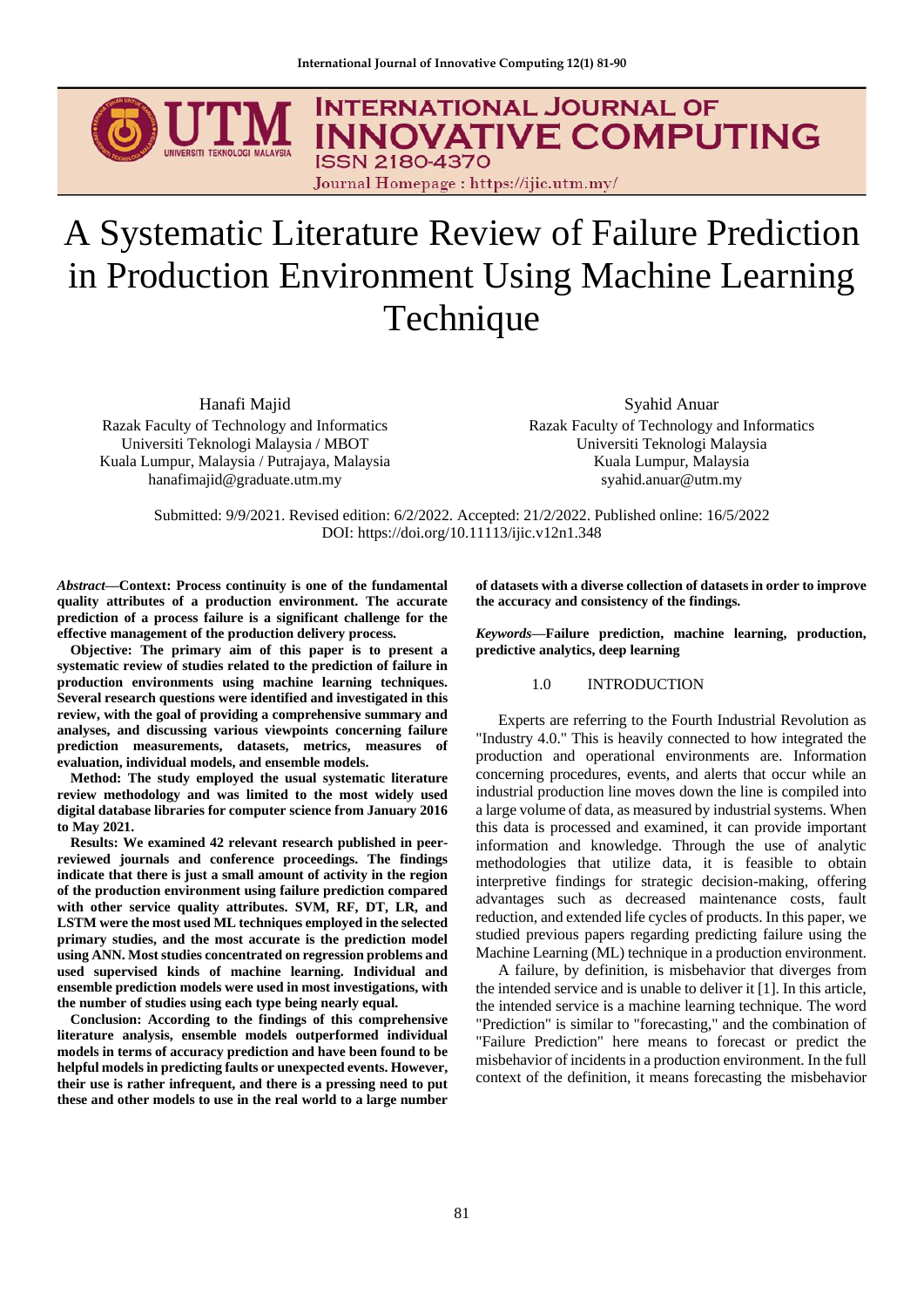of incidents in a production environment using the ML technique.

Predictive models are mostly based on classifications, and regression is reported to be the most widely used technique [2]. In the [3] classification scheme, each object is identified by one of the predefined classes or groups. For example, in an operating system context, a new class "fail" can be created and called "non-fail", in which crashes are placed according to variables described in the classification. Regression has the dual purpose of helping us recognize the association between various variables, while innovation does not. In a large-scale OS infrastructure, unreachable data is most important, and intermittent data serves as a check on the overall system efficiency, while statistical data regression is used to help discover the relationship between the variables. As per [4], regression is used with continuous variables, and categorical variables are handled using supervised learning. Neural networks, decision trees, and support vector machines are used in an infrastructure to identify, distinguish, and triage issues.

In this analysis, prior works of literature were examined to classify their common machine learning approaches, while a number of machine learning techniques, their errors, and their relative levels of success are discussed in this analysis. A dependable model for anticipating and limiting infrastructure failures is critical to success. Artificial intelligence has made Machine Learning (ML) a particularly important resource for constructing intelligent predictive algorithms in numerous fields. ML techniques have the capacity to handle complicated and dynamic situations, such as those seen in the industry, and to find concealed correlations within data using several dimensions and multivariate data [5]. Therefore, the application of ML in a production environment enables powerful prediction approaches. However, it is also dependent on the correct selection of an ML algorithm. In order to accomplish this goal, the paper offers a Systematic Literature Review (SLR) featuring the most up-to-date methodologies in the prediction market using ML methodologies. This paper provides a great starting point for anyone who is interested in ML and its primary results, as well as for anyone working in a production environment. That means our SLR is innovative, and we look forward to AI scholars and practitioners making a significant contribution to this field. This paper's greatest contributions are as follows.

This research is a study of the work done in the AI field using ML for prediction. The author conducted a comprehensive study that involved 40 relevant pieces of research, all of which were compared to discoverable questions. In order to estimate potential gaps, it must be first identified as a potential research possibility in predicting a failure.

This study follows the structure illustrated in Section 2, which introduces the research approach utilized to complete this literature review. Section 3 summarizes the SLR results and deals with our primary focus questions for research (RQs). Section 4 wraps up this study by identifying its shortfalls and shortcomings as well as identifying important research needs.

# 2.0 METHODOLOGY

The review analysis here will attempt to find, define, describe, and explain all existing ML models. This SLR takes subsequent learning and advice from [5] into account. Typically, three distinct phases are identified: planning, executing, and reporting. Eliminating the likelihood of researcher bias in the form of an acceptable protocol during the planning stage consists of these steps: first, establishing an achievable objective; then devising a way to achieve it, which was outlined in the introduction; and, finally, implementing the procedure. This is a critical component of doing a critical evaluation. During this phase, authors formulate RQs to focus on the main points, the process, select studies based on the quality assessment, and document the findings [6]. At the end of the process, all analysis would lead to the final discussion and reporting, with just one phase separating them: sharing the findings and the answers to each question.

# 2.1 Sources

To build this SLR, the author adapted the review protocol from ROSES (Reporting Standard for Systematic Evidence Syntheses). This protocol is suitable to be adopted as it is comprehensive and arranged [6]. Besides, [7] also emphasized that this protocol will help a lot with the flexibility of the methodology and can be applied whether it is a quantitative or qualitative research type. By using this protocol, this SLR starts with the research questions' development, systematic finding strategies, and data extraction and analysis.

## 2.2 Research Questions

Questions had been defined to seek probable resolutions to the objectives. Below are the questions in this study:

Q1. What are the ML methods that are being used to perform failure prediction in production?

Q2. What is the accuracy level, and which is the best technique for applying ML in failure prediction?

Q3. What type of industry adapts the failure prediction model using the ML technique?

Q4. What is the subject of failure employed in the failure prediction model in production?

## 2.3 Systematic Finding Strategies

In this subtopic, there are three major parts involved in the process of paper selection, which are identification, screening, and eligibility. These will be explained further in the following subtopics.

# *2.3.1 Identification*

To begin the list of search strings, synonyms and alternative terms have been combined with the Boolean operator (AND, which has the effect of narrowing and restricting the search, while OR helps to extend and widen the search) and the truncation symbol (∗). In this SLR, the following search terms were created: ("failure prediction") OR ( "fault prediction") OR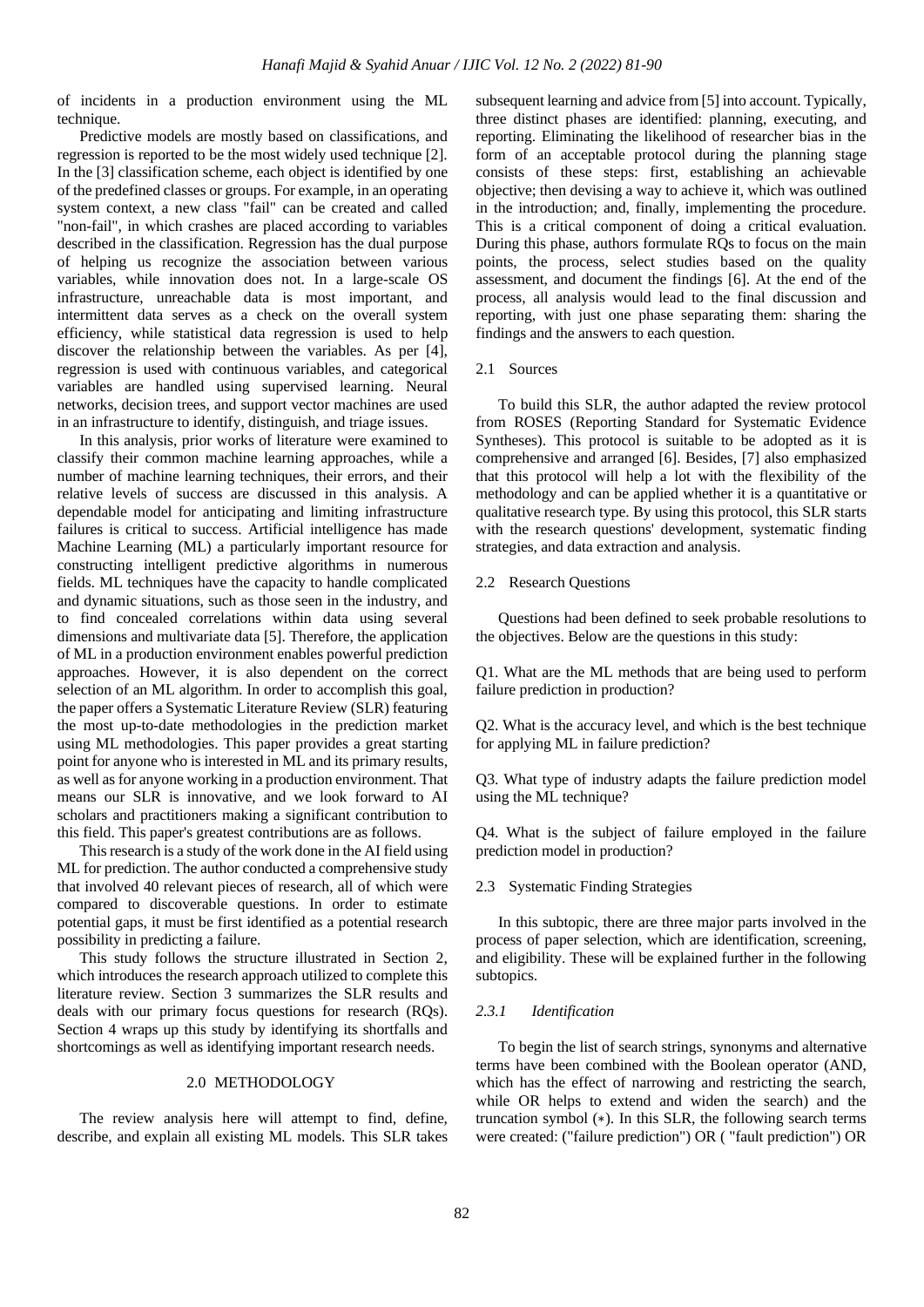( "failure forecast\*") OR ( "predictive failure") OR ( "predictive analytics")) AND (( "machine learning") OR ( "machine learning technique")) AND (("production") OR ("production environment")). Looking at the keyword search, it can be divided into three parts by the AND operator. The OR operator is used to find the synonym of the word.

## *2.3.2 Screening*

In the initial search, both the selected databases and the fulltext documents, including conference proceedings, were searched using the words selected in the search bar. Thousands of unrelated studies were returned, so the search results were restricted to journal article papers only, based on their titles and abstract contents. It was discovered that some duplicate papers were present in these databases, and the duplicate papers were subsequently deleted. Additional studies were found by referring to the citations of the studies that had been described as important by other researchers. After we had retrieved the primary studies from the primary search, we scanned the titles and abstracts to identify specific studies. A bit of additional research was done to uncover which relevant studies could be found by reading the results and discussions.

## *2.3.3 Eligibility*

Eligibility screening was performed to make sure all the selected papers were valid and could be included in this position paper. By referring to the article title and summary, the procedure was completed. The methodology, findings, and discussion parts of the report were cited whether the study results or results of either article were selected appropriately or not after reading the title and abstract of the study. Since the emphasis was not on failure prediction in the production environment, duplicated records, studies that were conducted not using ML techniques, and scoping review articles, resulted in 225 papers that were published. After running the first phase, 44 papers were chosen to undergo the next step.

#### 2.4 Quality Assessment

This relates to mixed methods assessment tools known as MMAT (Mixed Method Appraisal Tools), as SLR includes papers or references from various research designs (quantitative, qualitative, and mixed methods) [8]. Articles were assessed based on two factors that fall under the general umbrella of quality and a number of criteria related to the study design of the paper. Next, we conducted an assessment of the article content by assessing two primary variables, namely 'Are the study questions clearly formulated?' and 'Does the data contained in this study address the research questions mentioned above?'. To move on to the next step, the article must first pass through all the stages before the design of qualitative or quantitative analysis or mixed methods is decided and subsequently evaluated based on five criteria. Three response options were provided: Yes or No, and if they were uncertain or unable to discern the results, they chose Not Sure. Each evaluator conducted the evaluations alone. If no agreement is reached, a second opinion was sought. Only quality papers that meet all

five requirements were selected for inclusion in the SLR. A total of 44 papers were analyzed, and 28 met all three criteria, while the other 22 failed to meet any one of the specified minimum requirements.

#### 2.5 Data Extraction and Analysis

If the papers have been shown to be of good quality, the next step is to extract the data from them. Two researchers carried out this operation. The information extracted concentrated on the key sections of the study; the abstract, the results, and the discussion. Other related data from the article were also included in the readings.

Data extraction is the first step, and the subsequent step is data analysis. For this SLR, which integrated a mixed method research design that incorporated qualitative mixed methods as well as quantitative methods, it is preferable to perform a qualitative synthesis [9]. Quantitative analysis, as used in qualitative synthesis, is one of the best methodologies for form analysis, according to [10]. Theme analysis is a form of research analysis that analyzes previous studies to identify recurring patterns and related findings.

The findings were analyzed one by one in order to find a fitting theme. If similar or related findings were found, they were compiled into one data set. Following the previous theme, the group would then be given a new one. There are four primary themes in this process: 1) techniques related to ML; 2) industry; 3) failure prediction; and 4) accuracy. When this research was repeated for the sub-theme creation process, the results in each of these themes were analyzed again for potential sub-theme formation, and this process resulted in only major themes that had been decided to be captured. Subsequently, all these themes were evaluated all over again using this method; all four major themes were kept while only a few of the original themes remained. Two of them were eliminated. In the end, the two experts in the field of SLR and information technology, one from each field, evaluated and concluded that all four key themes were formulated correctly, applicable, and acceptable to the study's query.

This paper considered the following planning protocol for the review:

#### • Exclusion criteria

E1. Works not related to production and ML.

E2. Works that do not present any type of experimentation or comparison results and makes only propositions.

E3. Works dated before the year 2016.

• Quality criterion.

QC1. Papers that compare the accuracy results using different ML techniques.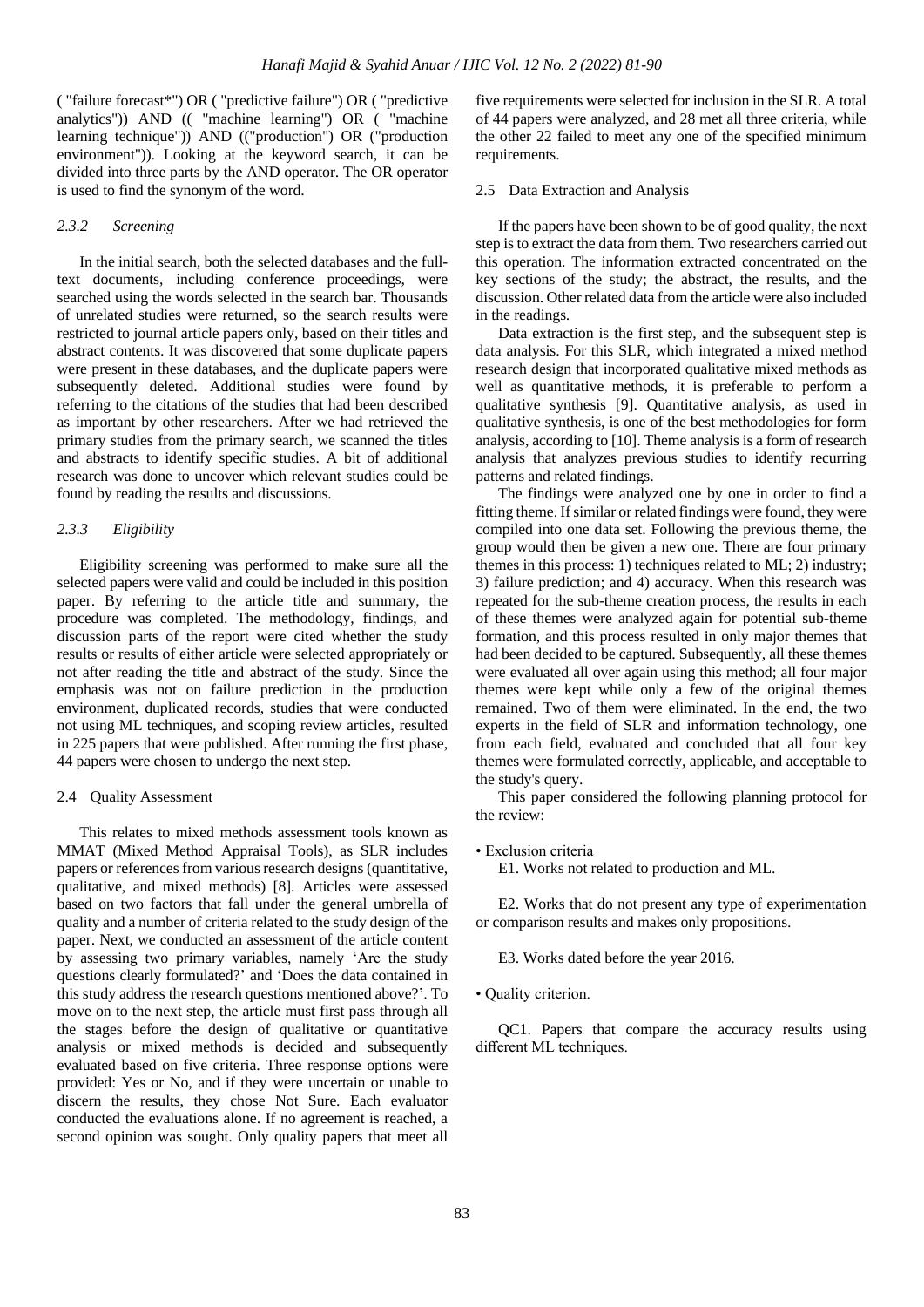# 3.0 RESULTS AND DISCUSSION

Following from the data obtained from primary sources, this section presents information on the search, a visualization of years of publication, and citations.

#### 3.1 Selected Primary Studies

In this SLR, 44 primary studies were selected to compare and evaluate the studies in the software maintainability prediction domain and are summarized in Fig. 2-1. The following Figures 2-2, 2-3 and 2-4 provide an overview of each selected study and contain the following attributes: study numbers been made, number of citations, and the publication year.

### • Data extraction fields

D1. Employed ML method, being able to consider any classical ML technique of the state-of-the-art or new ML techniques.

D2. The system that has been applied to the failure prediction strategy being either solely failure detection or only prevention to any specific preference.

D3. Data samples that have been used for ML purposes and the desired (output) predictions.



Fig. 2-1. Flow diagram of adopted PRISMA

Based on the PRISMA adoption figure in Fig. 2-1, a total number of 423 journal articles were retrieved during the identification process. This is known as first level selection and the number of articles gave a general or rough selection according to the keywords inserted. Secondly, there is a screening step to the identification output of articles to check on

the unnecessary elements based on the abstract, methods and conclusion. The screening process also removed the duplication of articles and resulted in a total of 284 articles that were included in the eligibility process. An eligibility step responsible to check on full-text accessibility produced an output of 59 articles. Lastly, the included process that concluded the PRISMA step resulted in 42 articles.

#### 3.2 Publication Years

The publication years of the selected primary studies were between the years 2016 and 2021, and the figure below shows the number of studies published during those years. Moreover, there is an indication of increased publications after 2018, and the researchers started to make more use of industry or realworld production datasets. The number of publications from the beginning of 2021 up to when this study was conducted has passed the volume published in 2016, 2017, and 2018. It is expected to increase exponentially before 2021 ends. The significant increment in 2019 and 2020 shows the usage of applications of ML in propositions with IR4.0 and artificial intelligence. ML applications such as in cloud providing useful information to users, for example analyzing big data to filter variables, make ML articles crucial to developers.



Fig. 2-2. Number of Papers in Year

#### 3.3 Publication Sources

Of the 42 primary studies selected, the highest publications were from IEEE, with a total of 16. This is followed by Science Direct with 15 and Web of Science with nine publications. The figure below illustrates the number of selected primary studies in this study. The figure also shows the number of selected primary studies grouped by place of publication. It can be seen that the most selected primary studies were chosen from the IEEE digital library, followed by Science Direct, and Web of Science. There are more sources that can be retrieved regarding ML articles but since this paper is limited to these three sources (WoS, ScienceDirect and IEEE), hence, it will be that way due to the limitation underlined by the author for this study.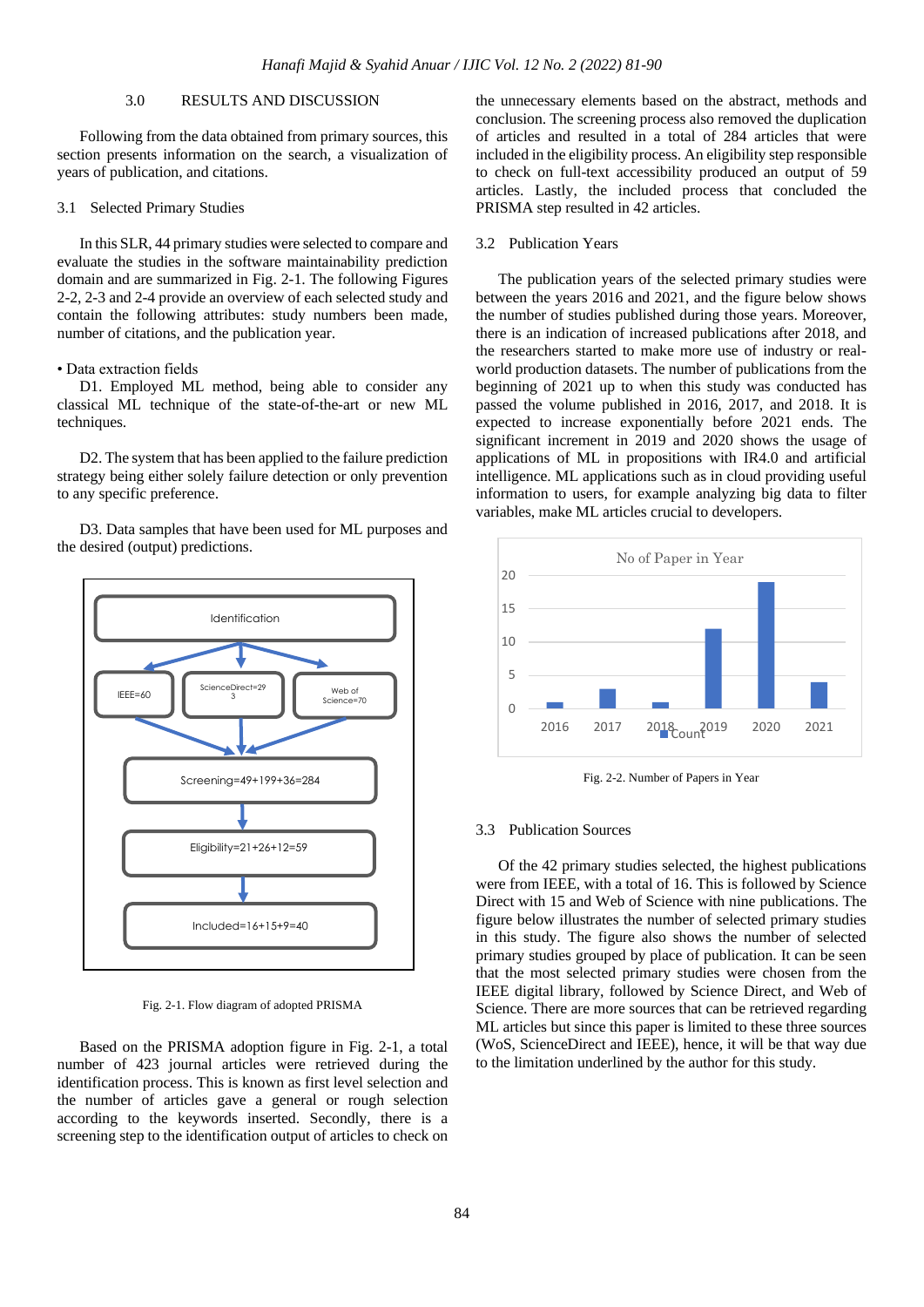

Fig. 2-3. Number of Papers Based on the Sources



Fig. 2-4. Number of Citation in Year

The above figure shows the citation numbers in years. The trend increased starting from 2016 but decreased slightly in 2018 and continued to increase exponentially in 2019 and 2020.

The number of citations in 2021 was only retrieved up to the month of May. From the trend, it shows that the demand for ML studies has become a promising technology due to its functionality and benefits to the industry. According to [48], not by accident, ML initiatives in 2015 were more likely to fail than those in 2019, and the year 2018 marked a turning point in Natural Language Processing (NLP). Basically, the year was all about building on it and moving the field to new levels of excellence in 2019. Due to interrelations between NLP and ML, there is no doubt that 2019 was a starting point as the exponential increment happened in ML papers.

## 3.4 Quality Assessment Result

Table 2-1 shows the quality assessment form that was conducted to assess the research paper according to the criteria. The basic criteria were compulsory to be passed and true because they are a controlling element for the paper to be accepted. For the specific criteria, the result was accepted if the number of "yes" is equal to three (3) or greater than that. There were 45 articles included in the Quality Assessment, with five of them receiving a "no" and removed after failing the assessment score. There are also control criteria in basic criteria that required both answers to be "yes" for the article to be accepted. However, the criteria in specific criteria such as "measurement suitable?" were a bit tough and tended to get biased, so three "yeses" in other criteria minimized it. The result from the quality assessment confirmed that only 40 articles were included. Despite the fact that all five specific criteria appeared to be important in the assessment, the authors decided that having three of them were very solid and significant, and this represented a majority with sixty percent compliance with the specific criteria. Therefore, after eliminating the "no" result, it was confirmed that forty (40) articles were included as valid.

| <b>Basic Criteria</b>            | [1]            | $[2]$ | $[3]$ | $[4]$ | $[7]$ | [8] | $[9]$ | $[10]$ | $[11]$ | $[12]$         | $[13]$ | $[14]$ | $[15]$ | $[16]$ | $[17]$         |
|----------------------------------|----------------|-------|-------|-------|-------|-----|-------|--------|--------|----------------|--------|--------|--------|--------|----------------|
| RQ clearly stated?               | Yes            | Yes   | Yes   | Yes   | Yes   | Yes | Yes   | Yes    | Yes    | Yes            | Yes    | Yes    | Yes    | Yes    | Yes            |
| Obtained data able to answer RQ? | Yes            | Yes   | Yes   | Yes   | Yes   | Yes | Yes   | Yes    | Yes    | Yes            | Yes    | Yes    | Yes    | Yes    | Yes            |
| <b>Specific Criteria</b>         |                |       |       |       |       |     |       |        |        |                |        |        |        |        |                |
| Sampling relevant for RQ?        | Yes            | Yes   | Yes   | Yes   | Yes   | Yes | Yes   | Yes    | Yes    | Yes            | Yes    | Yes    | Yes    | Yes    | Yes            |
| Sample represent population?     | N <sub>o</sub> | Yes   | Yes   | Yes   | Yes   | Yes | Yes   | Yes    | Yes    | No             | Yes    | Yes    | Yes    | Yes    | N <sub>o</sub> |
| Measurement<br>Suitable?         | Yes            | Yes   | Yes   | Yes   | Yes   | Yes | Yes   | Yes    | Yes    | Yes            | Yes    | Yes    | Yes    | Yes    | N <sub>o</sub> |
| Nonresponse bias low risk?       | No             | Yes   | Yes   | Yes   | Yes   | Yes | Yes   | Yes    | Yes    | N <sub>o</sub> | Yes    | Yes    | Yes    | Yes    | N <sub>o</sub> |
| Statistical analysis answer RQ?  | No             | Yes   | Yes   | Yes   | Yes   | Yes | Yes   | Yes    | Yes    | Yes            | Yes    | Yes    | Yes    | Yes    | Yes            |
| a)<br><b>Result</b>              | N <sub>0</sub> | Yes   | Yes   | Yes   | Yes   | Yes | Yes   | Yes    | Yes    | Yes            | Yes    | Yes    | Yes    | Yes    | N <sub>o</sub> |

TABLE 2-1. QUALITY ASSESSMENT FORM 1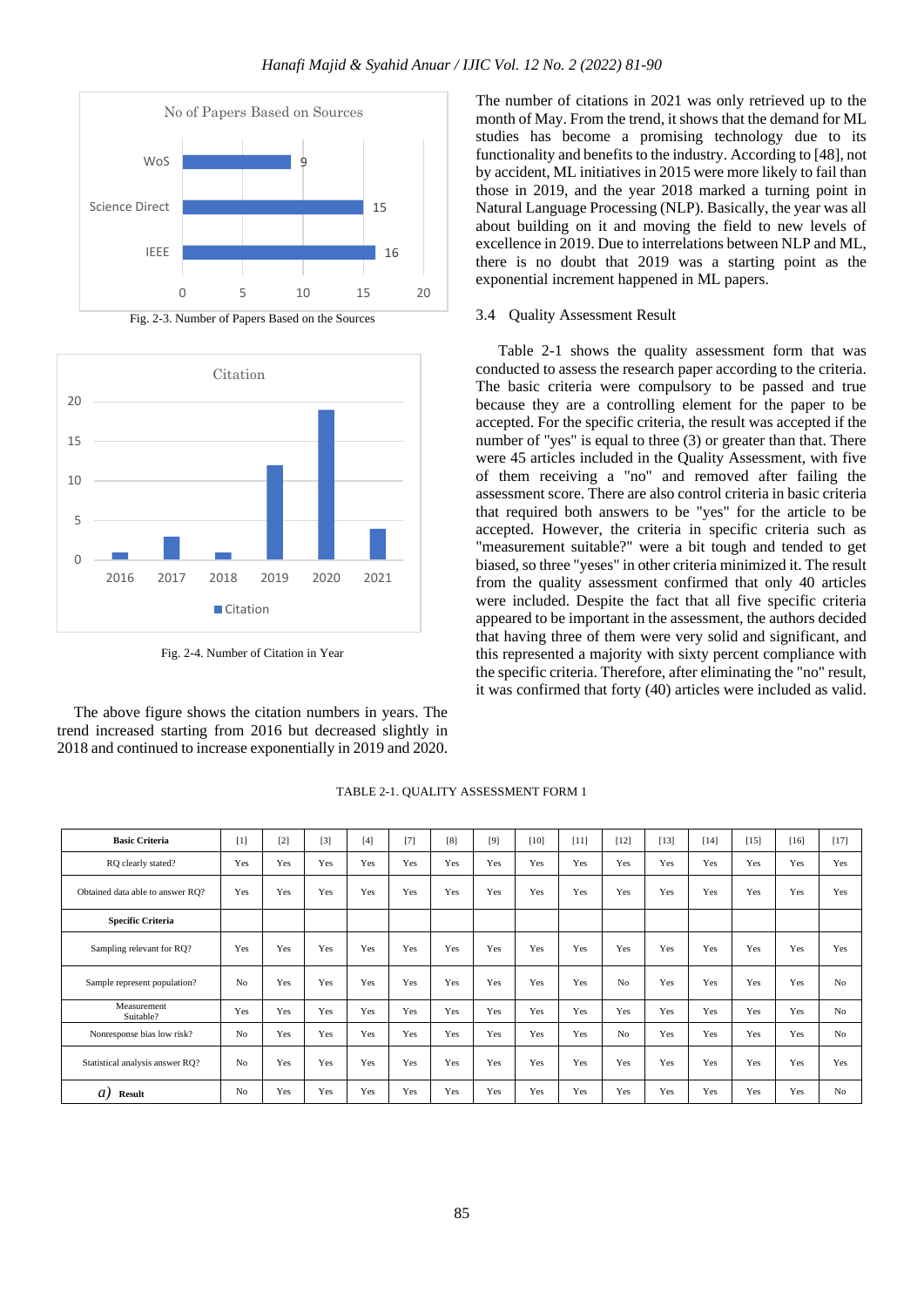# 3.5 Type of Industry

Based on the study, there are various types of industries that have deployed ML methods in their prediction models. From the top ten (10) summary in Table 4-1 as shown in Section 3.6, the most accurate model is from the steel industry, followed by the automotive and bioinformatics industries that applied ML techniques in their production systems. Among the five (5) that have the highest numbers of deployed ML techniques in sequence are manufacturing, cloud, petroleum, automotive, and software. From the figure, various industry types have adopted ML in their predictive analytics and the subject of prediction also varied depending on the type of product produced in their production line. For example, in the steel industry, "fault" means that a defect is found on the steel,

and the prediction model will focus on how it can benefit them in minimizing the defects. This is also to answer Q3 which is "What type of industry adapts the failure prediction model using ML technique?" The outcome is predicted to vary in proportion to technological advancements, owing to AI's widespread application in almost every facet of life. The overall type of industry in this study can be expressed by Fig. 3.5-1. This number is expected to rise over time as a result of AI adoption in various industries and the Natural Programming Language (NPL) used with it [48]. To answer Q3, among of the top 5 industries were Manufacturing, Cloud, Petroleum, Automotive and Software. The conclusion seems to be broad due to the increased understanding and advantages of machine learning, and it is not industry-specific.

| <b>Basic Criteria</b>               | $[18]$ | $[19]$ | [20] | [21] | $[22]$         | $[23]$ | $[24]$         | $[25]$ | $[26]$         | $[27]$ | $[28]$         | $[29]$ | $[30]$ | $[31]$ | $[32]$         |
|-------------------------------------|--------|--------|------|------|----------------|--------|----------------|--------|----------------|--------|----------------|--------|--------|--------|----------------|
| RQ clearly stated?                  | Yes    | Yes    | Yes  | Yes  | Yes            | Yes    | Yes            | Yes    | Yes            | Yes    | Yes            | Yes    | Yes    | Yes    | Yes            |
| Obtained data able to<br>answer RQ? | Yes    | Yes    | Yes  | Yes  | Yes            | Yes    | Yes            | Yes    | Yes            | Yes    | Yes            | Yes    | Yes    | Yes    | Yes            |
| <b>Specific Criteria</b>            |        |        |      |      |                |        |                |        |                |        |                |        |        |        |                |
| Sampling relevant for<br>$RQ$ ?     | Yes    | Yes    | Yes  | Yes  | N <sub>o</sub> | Yes    | Yes            | Yes    | Yes            | Yes    | Yes            | Yes    | Yes    | Yes    | Yes            |
| Sample represent<br>population?     | Yes    | Yes    | Yes  | Yes  | Yes            | Yes    | N <sub>o</sub> | Yes    | N <sub>o</sub> | Yes    | Yes            | Yes    | Yes    | Yes    | Yes            |
| Measurement<br>Suitable?            | Yes    | Yes    | Yes  | Yes  | Yes            | Yes    | Yes            | Yes    | Yes            | Yes    | N <sub>o</sub> | Yes    | Yes    | Yes    | N <sub>o</sub> |
| Nonresponse bias low<br>risk?       | Yes    | Yes    | Yes  | Yes  | N <sub>o</sub> | Yes    | No             | Yes    | N <sub>o</sub> | Yes    | N <sub>o</sub> | Yes    | Yes    | Yes    | Yes            |
| Statistical analysis<br>answer RQ?  | Yes    | Yes    | Yes  | Yes  | N <sub>o</sub> | Yes    | Yes            | Yes    | N <sub>o</sub> | Yes    | N <sub>o</sub> | Yes    | Yes    | Yes    | N <sub>o</sub> |
| a)<br><b>Result</b>                 | Yes    | Yes    | Yes  | Yes  | N <sub>o</sub> | Yes    | Yes            | Yes    | N <sub>o</sub> | Yes    | N <sub>o</sub> | Yes    | Yes    | Yes    | Yes            |



Fig. 2-5. Type of industry using ML technique

# 3.5 ML Method Used in Individual and Ensemble Prediction Model

In this section, various individual prediction models that were employed in the primary studies and were chosen for inclusion in the article are evaluated, and the best model in each research is found. These are the questions that follow: Each fault prediction model uses different data, as shown in Figure 2-6 in Section 3.6. According to the top ten summary table in Table 4-1, various ML techniques were used depending on the "what" to predict in any of the industry. The most accurate recorded used LSTM which predicted dynamic behavioral changes in the industry of steel. This method is considered as an individual prediction model since it consists of a single technique to get the most accurate in predicting the failure. From a theoretical perspective, RNNs can handle long-term dependencies well. The initial form of such problems is best solved using carefully selected parameters. However, it has proven difficult to learn these patterns with RNNs. As a result, LSTM was developed to tackle long-term reliance issues, and as a conscious design choice, LSTM helps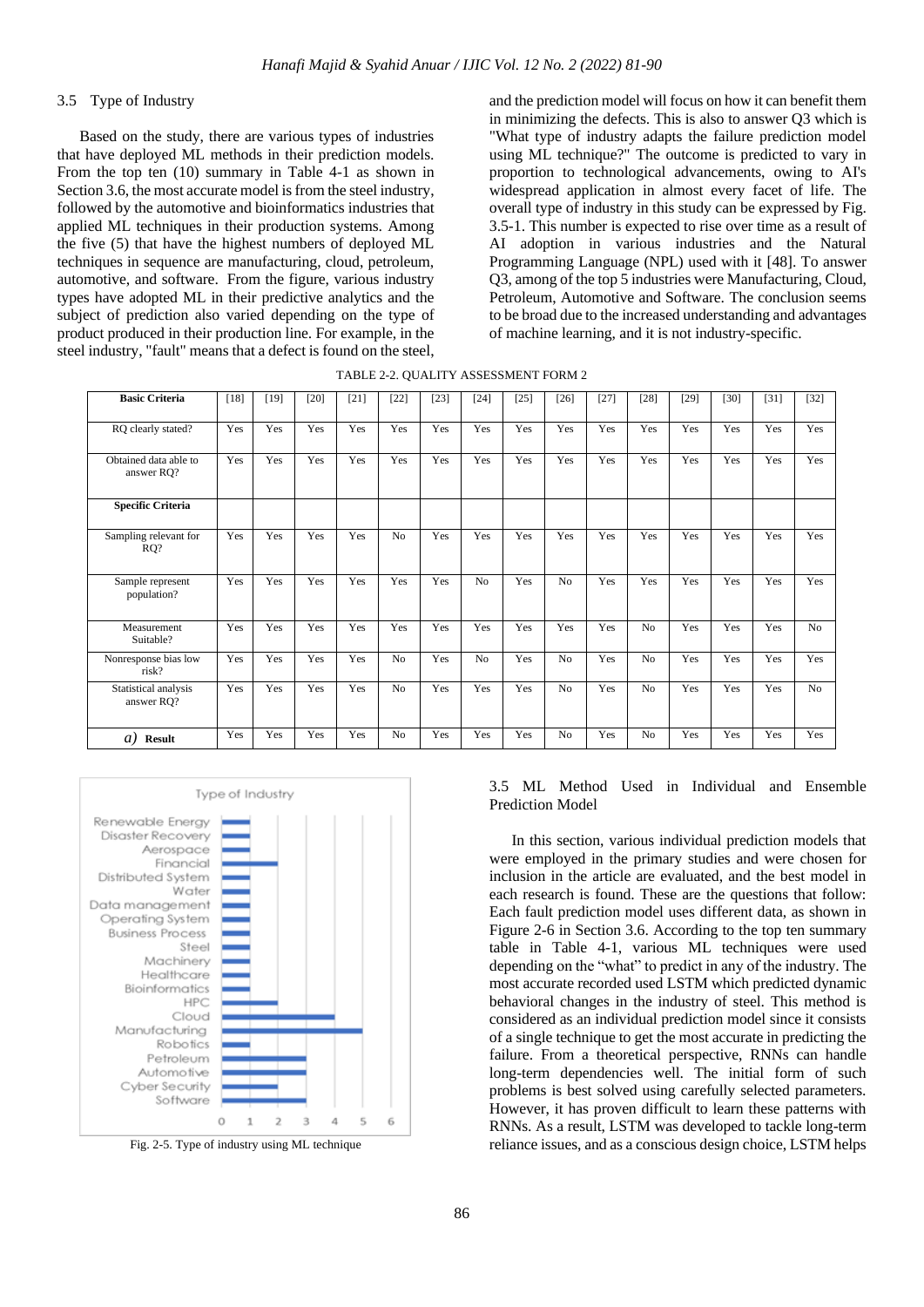to mitigate long-term dependency issues. This is followed by Convolutional Neural Network (CNN) and Decision Tree (DT) that are used in the automotive industry to detect welding defects. This is considered as an ensemble since two methods are combined in one model and produce high accuracy, as mentioned in Table 4-1. Based on Fig. 3.5-2 below, the top five (5) ML methods used in the prediction model in sequential order are SVM, RF, DT, LR, and LSTM. This is to answer Q1 which is "What are the ML methods that are being used to perform failure prediction in production?". This question wants to brief an overview on what and which techniques of machine learning used in production

environment. Q1 also give a glance on popularity technique, and which one chose for prediction in production because not all technique suits for all industries, but which type of industry use what kind of technique. Despite being the most accurate, LSTM seems to have no popularity among the combinations with supervised type of ML, which shows that SVM is the top consumed by industry players according to Fig. 3.5-2. In short, there were many varieties of ML techniques used by the industries and it depends on the suitability and practicality of the data involved in the production. However, LSTM is still promising in terms of the accuracy result, and it is expected to increase in usage.

| <b>Basic Criteria</b>            | [33] | [34]           | $[35]$ | $[36]$ | [37] | [38] | $[39]$ | $[40]$         | [41] | $[42]$ | [43] | $[44]$ | [45] |
|----------------------------------|------|----------------|--------|--------|------|------|--------|----------------|------|--------|------|--------|------|
| RO clearly stated?               | Yes  | Yes            | Yes    | Yes    | Yes  | Yes  | Yes    | Yes            | Yes  | Yes    | Yes  | Yes    | Yes  |
| Obtained data able to answer RO? | Yes  | Yes            | Yes    | Yes    | Yes  | Yes  | Yes    | Yes            | Yes  | Yes    | Yes  | Yes    | Yes  |
| <b>Specific Criteria</b>         |      |                |        |        |      |      |        |                |      |        |      |        |      |
| Sampling relevant for RO?        | Yes  | Yes            | Yes    | Yes    | Yes  | Yes  | Yes    | Yes            | Yes  | Yes    | Yes  | Yes    | Yes  |
| Sample represent population?     | Yes  | Yes            | Yes    | Yes    | Yes  | Yes  | Yes    | N <sub>0</sub> | Yes  | Yes    | Yes  | Yes    | Yes  |
| Measurement<br>Suitable?         | Yes  | N <sub>o</sub> | Yes    | Yes    | Yes  | Yes  | Yes    | Yes            | Yes  | Yes    | Yes  | Yes    | Yes  |
| Nonresponse bias low risk?       | Yes  | Yes            | Yes    | Yes    | Yes  | Yes  | Yes    | Yes            | Yes  | Yes    | Yes  | Yes    | Yes  |
| Statistical analysis answer RO?  | Yes  | Yes            | Yes    | Yes    | Yes  | Yes  | Yes    | Yes            | Yes  | Yes    | Yes  | Yes    | Yes  |
| $\overline{a}$<br>Result         | Yes  | Yes            | Yes    | Yes    | Yes  | Yes  | Yes    | Yes            | Yes  | Yes    | Yes  | Yes    | Yes  |



*Figure 2-7: ML method used*

## 3.6 Accuracy

The results of the table are summarized in the following text: In the study presented in Table 4-1 below, there were nine models of maintainability, and the model that exhibited the greatest accuracy when predicting the failure measures is featured. One must choose the optimal model by using prediction accuracy evaluation metrics such as prediction error and precision for the individual prediction models that are utilized in each investigation. The most suitable model is recommended as a guide for each investigation. From Table 4-1 below, it can be seen that the most accurate prediction is using LSTM, with a result of 99.92%, followed by 99% for Convolutional Neural Networks (CNN), DT, and NB. The rest is shown in Table 4-1. This is to answer Q2, which is "What is the accuracy level, and which is the best technique for applying ML in failure prediction?". Which Score Is the Best? If it is attempting to solve a classification issue, the optimal score is 100% accuracy. When solving a regression issue, the optimal score is 0.0 error. These are unachievable upper or lower bounds.The result shows top 5 of the most accurate were RNN, CNN, DT,NB,NN and MLP-ANN, LS-SVM. According to Table 4-1 below, the subject of prediction is noted to answer Q4 "What is the subject of failure employed in the failure prediction model in production?". The focus of using ML technique in forecasting the defect for sure containing varies of subject depending on the type of industry. For example, in Steel Industry, defects in their product or material could be the subject for failure employed in failure prediction. It is possible to employ failure analysis to uncover patterns and establish the likely causes of failures It may be used to spot manufacturing and design flaws, forecast failures in the future, and even enhance a component's performance.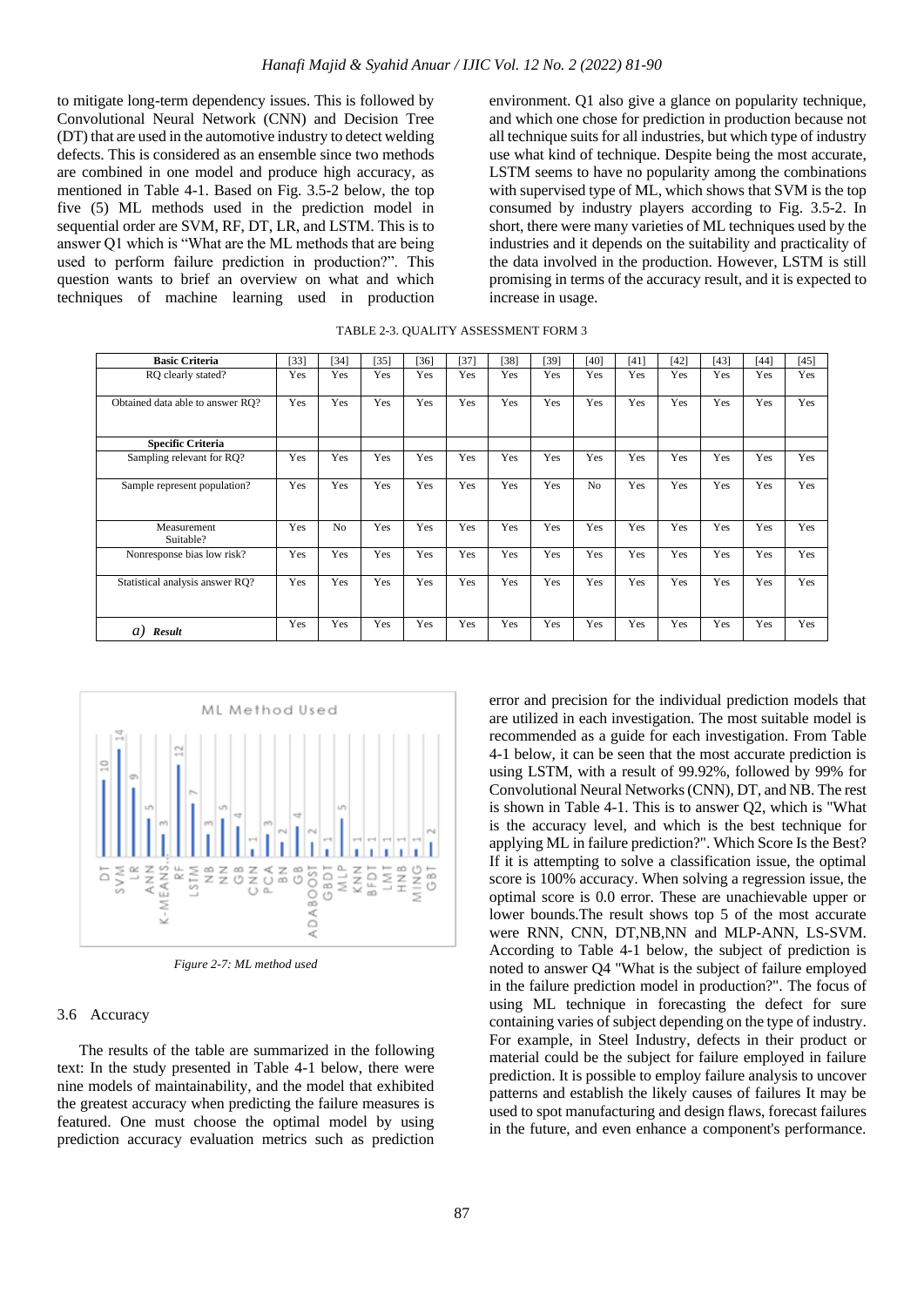Data on equipment use is critical in determining its condition. The subject of failure employed can be notified in the "Prediction" column in Table 4-1 and it is varied from "Dynamic behavioral changes", "Welding defects of hairpins", "Protein-coding genes", "Hardware failures", "Water Saturation", "Node Failure", "Structured Query Language (SQL) Injection Attack (SQLIA)", "Electric motor overcurrent", "To detect signals for potential failures", and "Centrifugal pump". There is no significant outcome from this

diversity of subjects, and it shows all the top ten accurate techniques are from a variety of subjects. According to the top ten summary of ML techniques used for failure prediction, most of them were unsupervised ML techniques and seemed to dominate the techniques when compared to only a few of them that were supervised. This shows the unsupervised technique seems promising and reliable in performing failure prediction using ML, and this has been proven with the LSTM technique, which was the most accurate compared to others.

| TABLE 2-4. TOP 10 SUMMARY OF ML TECHNIQUE USED IN FAILURE PREDICTION |  |  |
|----------------------------------------------------------------------|--|--|
|----------------------------------------------------------------------|--|--|

| <b>Reference</b> | <b>ML</b> Method                                                                          | <b>Industry</b>       | <b>Prediction</b>                                           | Description of the data applied for<br>failure prediction                                                                                                                               | Accuracy |
|------------------|-------------------------------------------------------------------------------------------|-----------------------|-------------------------------------------------------------|-----------------------------------------------------------------------------------------------------------------------------------------------------------------------------------------|----------|
| $[21]$           | LSTM(RNN)                                                                                 | Steel                 | Dynamic behavioral changes                                  | Timely identify rare events based on<br>historical data and predict dynamic<br>behavioral changes in the manufacturing<br>settings.                                                     | 99.92%   |
| [4]              | <b>Convolutional Neural</b><br>Networks (CNN), DT                                         | Automotive            | Welding defects of hairpins                                 | Preprocessing of the 3D data and the<br>modeling of the network                                                                                                                         | 99%      |
| $[15]$           | NB                                                                                        | bioinformatics        | Protein-coding genes                                        | Apache Spark framework for efficient<br>prediction of genes in the genome of<br>eukaryotic organisms                                                                                    | 99%      |
| $[19]$           | <b>NN</b>                                                                                 | <b>HPC</b>            | Hardware failures                                           | introduce the probability of unnecessarily<br>triggering checkpoints (UC) as a metric<br>to evaluate the quality of node-level<br>failure                                               | 99%      |
| $[24]$           | MLP-ANN, LS-SVM                                                                           | Petroleum             | <b>Water Saturation</b>                                     | Capture the non-linear behaviors and<br>high-dimensional complex relationships<br>among field log data variables                                                                        | 99%      |
| $[31]$           | SVM, BN, Best-First<br>Decision Tree (BFDT), NB,<br>DT, Logistic Model Tree<br>(LMT), HNB | Distributed System    | Node Failure                                                | Blends anomaly-based and signature-<br>based techniques to identify multi-tier<br>failures                                                                                              | 98.80%   |
| $[10]$           | <b>SVM</b>                                                                                | <b>Cyber Security</b> | Structured Query Language (SQL)<br>Injection Attack (SQLIA) | Machine Learning (ML) predictive<br>analytics provides a functional and<br>scalable mining to big data in detection<br>and prevention of SOLIA                                          | 98.60%   |
| $[14]$           | RF, GB, LR, MLP, GNB,<br>and Linear discriminant                                          | Manufacturing         | Electric motor overcurrent                                  | Model was trained to detect whether the<br>motor has been running on overcurrent in<br>the past<br>10 minutes                                                                           | 98.60%   |
| $[23]$           | RF, GB, MLP, SVM,<br>XGBoost (GBDT)                                                       | Manufacturing         | To detect signals for potential<br>failures                 | Machine learning models in the system<br>calculate the optimum values according<br>to the changes in the input parameters<br>resulting from instantaneous<br>measurements automatically | 98.20%   |
| $[39]$           | SVM, MLP                                                                                  | Petroleum             | Centrifugal pump                                            | Raw sensor data, mainly from<br>temperature, pressure and vibrations<br>probes, are denoised, pre-processed and<br>successively coded to train the model                                | 98.20%   |

#### 4.0 CONCLUSION

Lately, we have seen an upswing in research on the ways in which producers handle output uncertainty. This SLR was created with the purpose of collecting, documenting, and classifying past studies that investigate the adaptability of failure prediction to the impact of the production environment using machine learning techniques.

Despite searching several databases and sending emails to the article writers, numerous articles could not be found using this SLR. According to the study, the following four themes emerged: (1) the variety of ML techniques, industries, and failure prediction; (2 of 4 themes discovered), and (2) various methods of processing data, industries, and failure prediction (2 of 4 themes discovered).

Accuracy is a significant theme, but it depends on the industry. Although using unsupervised technology is

underused due to factors such as the need that does not need it, there are scenarios where it is particularly useful. These findings may enable manufacturers and their customers to establish appropriate policies that represent manufacturers' and customers' capabilities and needs, and which can help strengthen manufacturers' and customers' adaptability strategies.

#### ACKNOWLEDGMENT

This research is fully supported by myself and Syahid Anuar, so I want to thank me and him for this. The authors also fully acknowledged Universiti Teknologi Malaysia for the guidance which makes this important study published and beneficial to others.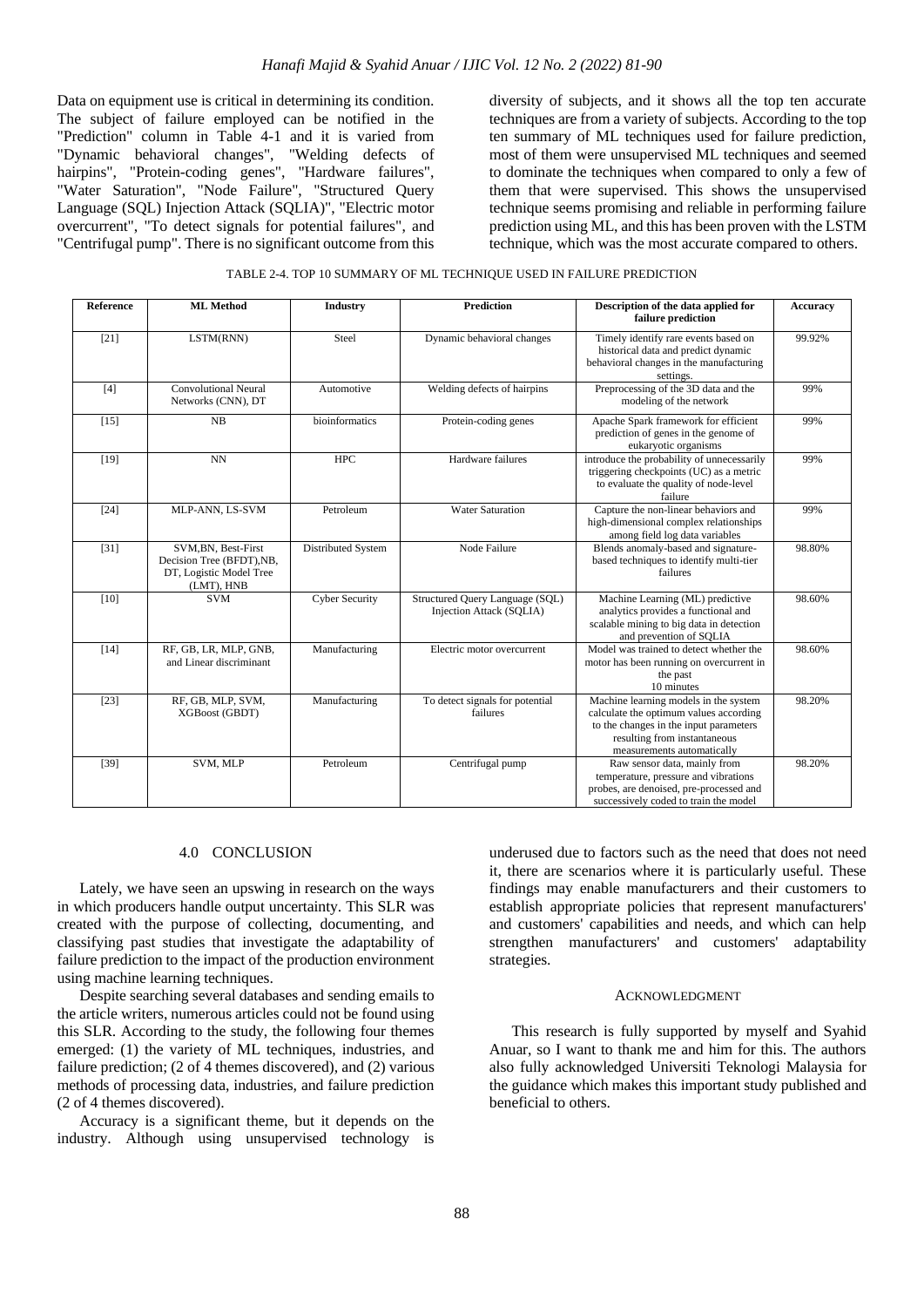## **REFERENCES**

- [1] K. K. M. a. S. K. Manjhi. (2018). Failure Prediction Model for Predictive Maintenance. *IEEE International Conference on Cloud Computing in Emerging Markets (CCEM).*
- [2] E. C. a. M. V. J. R. Campos. (2019). Improving Failure Prediction by Ensembling the Decisions of Machine Learning Models: A Case Study, *IEEE Access.*
- [3] A. Yeboah-Ofori and C. Boachie. (2019). Malware Attack Predictive Analytics in a Cyber Supply Chain Context Using Machine Learning. *International Conference on Cyber Security and Internet of Things (ICSIoT).*
- [4] P. S. A. K. a. D. W. J. Vater. (2019). Fault Classification and Correction based on Convolutional Neural Networks Exemplified by Laser Welding of Hairpin Windings. *9th International Electric Drives Production Conference (EDPC)*.
- [5] K. &. C. S. BA. (2007). Guidelines for Performing Systematic Literature Reviews in Software Engineering.
- [6] H. A. M. Shaffril. (2021). Tips Dan Teknik Penulisan Artikel Berbentuk SystematiC Literature Review (SLR), Hayrol Azril Mohamed Shaffril.
- [7] O. T. K. a. M. M. O. KOCA. (2020). Advanced Predictive Maintenance with Machine Learning Failure Estimation in Industrial Packaging Robots. *International Conference on Development and Application Systems (DAS).*
- [8] B. X. a. J. W. D. Zhang. (2016). Predict Failures in Production Lines: A Two-stage Approach with Clustering and Supervised Learning. *IEEE International Conference on Big Data (Big Data)*.
- [9] W. J. B. a. L. F. S. O. Uwagbole. (2017). Applied Machine Learning Predictive Analytics to SQL Injection Attack Detection and Prevention. *IFIP/IEEE Symposium on Integrated Network and Service Management (IM).*
- [10] A. E. A. B. A. W. a. T. S. S. Kollmann. (2020). Comparison of Preprocessors for Machine Learning in the Predictive Maintenance Domain. *IEEE 29th International Symposium on Industrial Electronics (ISIE).*
- [11] X. Liao and M. Tyagi. (2019). Predictive Analytics and Statistical Learning for Waterflooding Operations in Reservoir Simulations. *18th IEEE International Conference On Machine Learning And Applications (ICMLA).*
- [12] B. M. A. B. M. A. C. H. U. a. I. A. H. Adamu. (2017). An Approach to Failure Prediction in a Cloud Based Environment. *IEEE 5th International Conference on Future Internet of Things and Cloud (FiCloud).*
- [13] F. M. a. B. R. A. Das. (2020). Aarohi: Making Real-Time Node Failure Prediction Feasible. *IEEE International Parallel and Distributed Processing Symposium (IPDPS).*
- [14] M. Nykyri et al. (2019). Predictive Analytics in a Pulp Mill using Factory Automation Data—Hidden Potential. *IEEE 17th International Conference on Industrial Informatics (INDIN).*
- [15] O. A. S. a. C. Y. Z. C. K. Leung. (2020). Predictive Analytics on Genomic Data with High-Performance Computing. *IEEE International Conference on Bioinformatics and Biomedicine (BIBM).*
- [16] S. P. S. P. K. A. S. a. S. N. F. Amrollahi. (2020). An Opensource Platform for Real-Time Forecasting Sepsis and A Case Study on Taking ML Algorithms AIDEx to Production. *42nd Annual International Conference of the IEEE Engineering in Medicine & Biology Society (EMBC).*
- [17] P. P. a. J. G. B. M. I. Ali. (2019). Middleware for Real-time Event Detection andPredictive Analytics in Smart

Manufacturing. *15th International Conference on Distributed Computing in Sensor Systems (DCOSS).*

- [18] F. S. B. M. a. K. W. S. A. Shevchik. (2017). Prediction of Failure in Lubricated Surfaces Using Acoustic Time– Frequency Features and Random Forest Algorithm. *IEEE Transactions on Industrial Informatics.*
- [19] D. Y. A. B. M. S. a. T. S. A. Frank. 2019. Reducing False Node Failure Predictions in HPC. *IEEE 26th International Conference on High Performance Computing, Data, and Analytics (HiPC).*
- [20] J. W. B. H. F. S. Peter Burggräf. (2021). Machine Learningbased Prediction of Missing Components for Assembly – A Case Study at an Engineer-to-Order Manufacturer. *IEEE Access.*
- [21] C. R. G. C. G. V. D. N. D. V. D. A. Sophia Karagiorgou. (2020). On Making Factories Smarter through Actionable Predictions based on Time-Series Data. *Procedia Manufacturing.*
- [22] W. F. M. N. S. R.-M. S. S. Michael Borkowski. (2019). Eventbased Failure Prediction in Distributed Business Processes. *Information Systems.*
- [23] K. A. Serkan Ayvaz. (2021). Predictive Maintenance System for Production Lines in Manufacturing: A Machine Learning Approach using IoT Data in Real-time. *Expert Systems with Applications.*
- [24] S. Z. S. A. Mohammad Islam Miah. (2020). Log Data-driven Model and Feature Ranking for Water Saturation Prediction using Machine Learning Approach. *Journal of Petroleum Science and Engineering.*
- [25] L. H. Z. X. T. J. H. Q. Lihan Hu. (2020). A Disk Failure Prediction Method based on LSTM Network Due to its Individual Specificity. *Procedia Computer Science.*
- [26] M. R. v. G. H. F. v. d. B. Joost P. den Bieman. (2021). Wave Overtopping Predictions using an Advanced Machine Learning Technique. *Coastal Engineering.*
- [27] Y. D. Y. Z. Y. J. Y. Z. M. H. Jia Zhao. (2021). Explore Unlabeled Big Data Learning to Online Failure Prediction in Safety-aware Cloud Environment. *Journal of Parallel and Distributed Computing.*
- [28] M. D. C. Z. E. G. Georgios Manthoulis. (2020). An Ordinal Classification Framework for Bank Failure Prediction: Methodology and Empirical Evidence for US Banks. *European Journal of Operational Research.*
- [29] E. E. H. M. N. J. F. G. D. Thikra Dawood. (2020). Pressure Data-driven Model for Failure Prediction of PVC Pipelines. *Engineering Failure Analysis.*
- [30] J. K. N. Yaman Roumani. (2019. An Empirical Study on Predicting Cloud Incidents. *International Journal of Information Management.*
- [31] M. P. O. R. R. X. Leonardo Mariani. (2019). Predicting Failures in Multi-tier Distributed Systems. *Journal of Systems and Software.*
- [32] T. W. Stewart Jones. (2019). Predicting Private Company Failure: A Multi-class Analysis. *Journal of International Financial Markets, Institutions and Money.*
- [33] J. D. A. S. T. M. Richard Meyes. (2019). A Recurrent Neural Network Architecture for Failure Prediction in Deep Drawing Sensory Time Series Data. *Procedia Manufacturing.*
- [34] A. E. N. A. K. M. M. R. E. B. Awatif Ragmani. (2020). Adaptive Fault-tolerant Model for Improving Cloud Computing Performance Using Artificial Neural Network. *Procedia Computer Science.*
- [35] B. G.-N. M. B.-V. Carlos Serrano-Cinca. (2019). The Use of Accounting Anomalies Indicators to Predict Business Failure. *European Management Journal.*